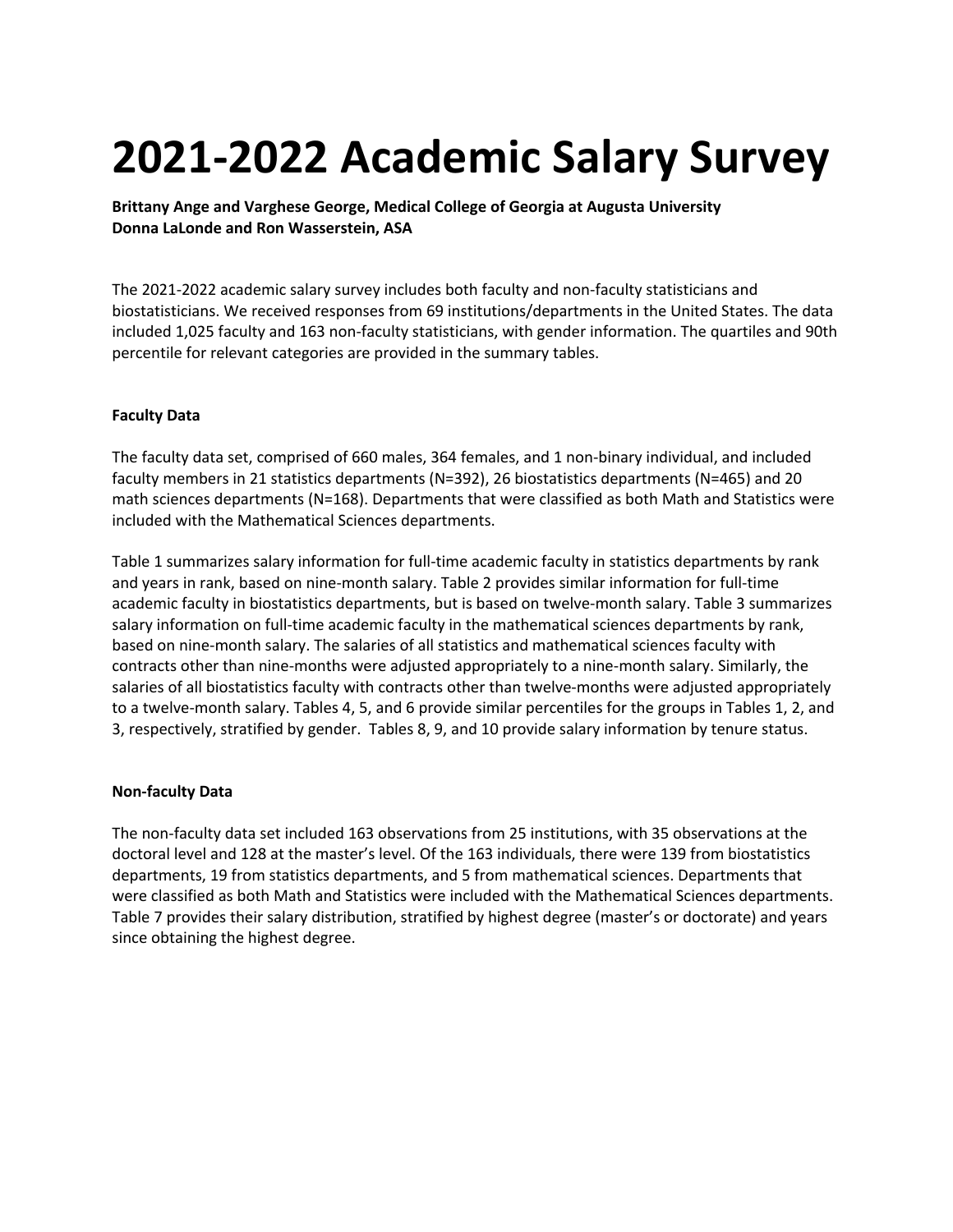|                               |                      |     |                     |               |                     | 90th              |
|-------------------------------|----------------------|-----|---------------------|---------------|---------------------|-------------------|
| Rank                          | <b>Years in Rank</b> | N   | <b>1st Quartile</b> | <b>Median</b> | <b>3rd Quartile</b> | <b>Percentile</b> |
|                               | $0 - 2$              | 29  | \$116,694           | \$138,000     | \$169,700           | \$216,027         |
|                               | $3 - 5$              | 29  | \$131,700           | \$152,100     | \$199,800           | \$266,250         |
|                               | $6-9$                | 25  | \$150,200           | \$162,665     | \$195,951           | \$256,250         |
| Professor                     | $10 - 16$            | 23  | \$132,972           | \$172,545     | \$223,599           | \$236,060         |
|                               | $17+$                | 50  | \$156,744           | \$176,090     | \$210,985           | \$255,054         |
|                               | All                  | 156 | \$137,043           | \$164,000     | \$201,425           | \$248,508         |
|                               | $0 - 1$              | 15  | \$106,650           | \$118,242     | \$127,813           | \$135,000         |
|                               | $2 - 3$              | 19  | \$105,000           | \$119,575     | \$136,953           | \$143,200         |
| <b>Associate</b><br>Professor | $4 - 6$              | 23  | \$98,583            | \$106,590     | \$129,500           | \$159,850         |
|                               | $7+$                 | 19  | \$99,041            | \$109,696     | \$128,150           | \$137,300         |
|                               | All                  | 76  | \$101,153           | \$113,196     | \$128,150           | \$138,370         |
|                               | $0 - 1$              | 28  | \$95,990            | \$107,345     | \$111,108           | \$117,300         |
|                               | $2 - 3$              | 40  | \$95,900            | \$104,475     | \$118,950           | \$131,950         |
| <b>Assistant</b><br>Professor | $4 - 5$              | 23  | \$100,589           | \$105,372     | \$115,474           | \$172,750         |
|                               | 6+                   | 9   | \$110,000           | \$113,100     | \$120,950           | \$132,600         |
|                               | All                  | 100 | \$99,222            | \$106,575     | \$116,387           | \$131,300         |
| Instructor                    | All                  | 60  | \$63,000            | \$75,809      | \$89,388            | \$125,652         |
| <b>All Ranks</b>              | All                  | 392 | \$100,004           | \$118,662     | \$157,040           | \$201,500         |

# **Table 1. 2021-2022 Academic Faculty in Statistics Departments by Rank and Years in Rank, Based on 9-Month Salary**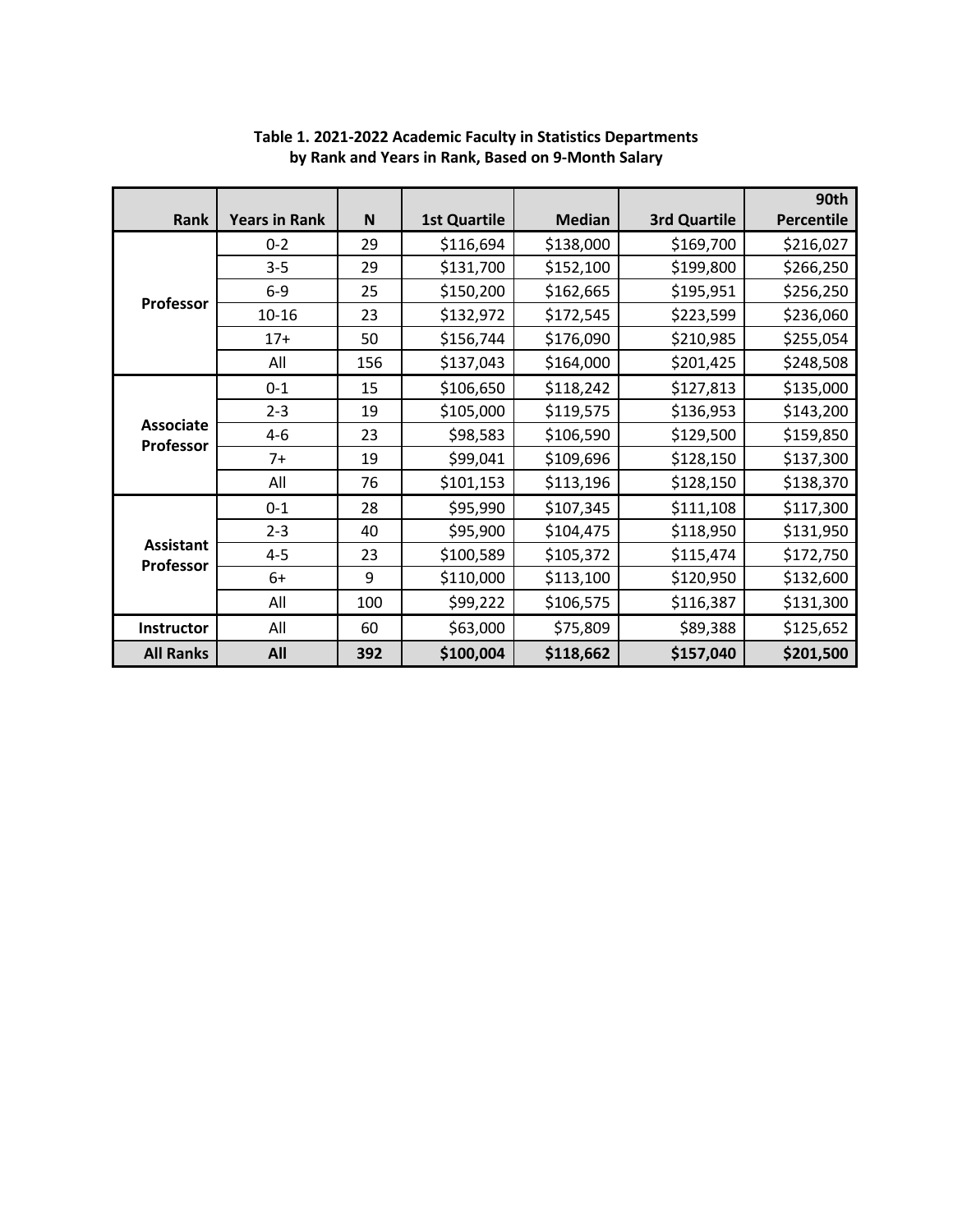|                               |                      |     |                     |               |                     | 90th              |
|-------------------------------|----------------------|-----|---------------------|---------------|---------------------|-------------------|
| Rank                          | <b>Years in Rank</b> | N   | <b>1st Quartile</b> | <b>Median</b> | <b>3rd Quartile</b> | <b>Percentile</b> |
|                               | $0 - 2$              | 37  | \$174,970           | \$187,772     | \$196,249           | \$202,000         |
|                               | $3 - 5$              | 44  | \$179,892           | \$204,793     | \$223,853           | \$269,428         |
|                               | $6-9$                | 31  | \$183,365           | \$209,672     | \$250,626           | \$260,811         |
| <b>Professor</b>              | $10 - 16$            | 44  | \$204,672           | \$228,383     | \$282,348           | \$355,114         |
|                               | $17+$                | 35  | \$191,375           | \$240,000     | \$317,815           | \$349,590         |
|                               | All                  | 191 | \$185,176           | \$206,891     | \$249,600           | \$310,616         |
|                               | $0 - 1$              | 24  | \$117,500           | \$137,377     | \$154,457           | \$160,000         |
|                               | $2 - 3$              | 29  | \$134,130           | \$149,333     | \$159,134           | \$161,257         |
| <b>Associate</b>              | $4 - 6$              | 49  | \$131,121           | \$145,288     | \$163,894           | \$176,217         |
| Professor                     | $7+$                 | 25  | \$141,617           | \$149,106     | \$158,153           | \$172,465         |
|                               | All                  | 127 | \$132,391           | \$147,603     | \$158,963           | \$170,247         |
|                               | $0 - 1$              | 33  | \$115,000           | \$118,000     | \$124,338           | \$128,750         |
|                               | $2 - 3$              | 39  | \$107,967           | \$116,280     | \$126,274           | \$150,925         |
| <b>Assistant</b><br>Professor | $4 - 5$              | 35  | \$116,525           | \$123,488     | \$127,932           | \$135,000         |
|                               | 6+                   | 24  | \$109,884           | \$124,086     | \$131,797           | \$142,950         |
|                               | All                  | 131 | \$110,868           | \$118,320     | \$127,932           | \$135,000         |
| Instructor                    | All                  | 16  | \$80,193            | \$85,611      | \$100,928           | \$125,018         |
| <b>All Ranks</b>              | All                  | 465 | \$124,373           | \$153,963     | \$200,569           | \$250,626         |

**Table 2. 2021-2022 Academic Faculty in Biostatistics Departments by Rank and Years in Rank, Based on 12-Month Salary**

**Table 3. 2021-2022 Academic Faculty in Mathematical Sciences Departments by Rank, Based on 9-Month Salary**

| <b>Rank</b>                | N   | <b>1st Quartile</b> | <b>Median</b> | <b>3rd Quartile</b> | 90th Percentile |
|----------------------------|-----|---------------------|---------------|---------------------|-----------------|
| <b>Professor</b>           | 58  | \$104,162           | \$117,864     | \$186,752           | \$252,512       |
| <b>Associate Professor</b> | 41  | \$87,750            | \$95,670      | \$110,535           | \$142,634       |
| <b>Assistant Professor</b> | 47  | \$80,000            | \$91,000      | \$104,750           | \$123,000       |
| <b>Instructor</b>          | 22  | \$51,000            | \$69,947      | \$97,269            | \$102,388       |
| <b>All Ranks</b>           | 168 | \$85,766            | \$98,440      | \$118,980           | \$186,752       |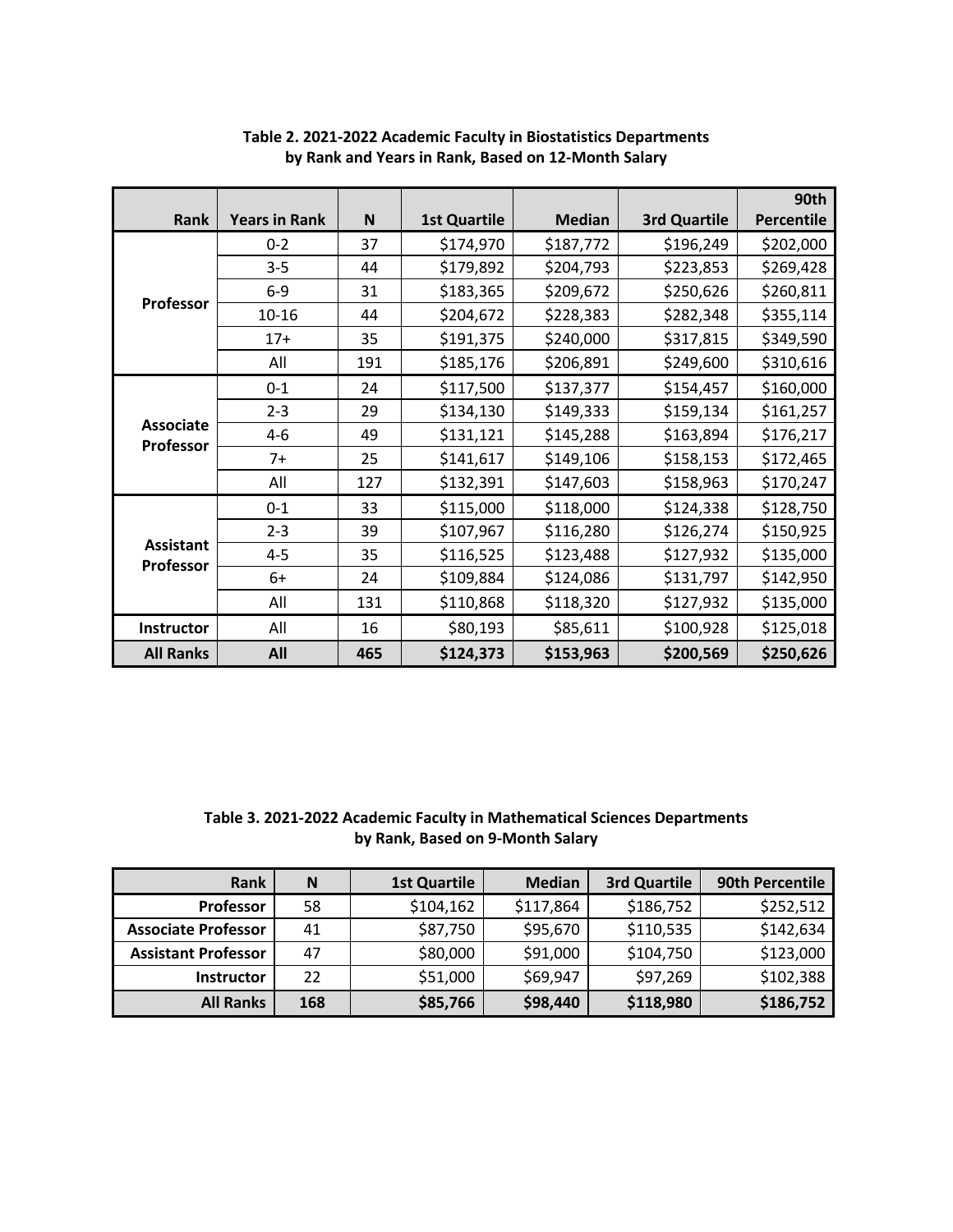|                   | <b>Years in</b> |        |     |                     |               |                     | 90th              |
|-------------------|-----------------|--------|-----|---------------------|---------------|---------------------|-------------------|
| Rank              | Rank            | Gender | N   | <b>1st Quartile</b> | <b>Median</b> | <b>3rd Quartile</b> | <b>Percentile</b> |
|                   | $0-6$           | Female | 25  | \$131,085           | \$137,043     | \$165,043           | \$204,012         |
|                   |                 | Male   | 41  | \$133,666           | \$157,080     | \$199,800           | \$240,000         |
|                   | $7+$            | Female | 15  | \$150,200           | \$182,852     | \$210,985           | \$230,973         |
| Professor         |                 | Male   | 75  | \$148,659           | \$172,533     | \$209,353           | \$261,600         |
|                   |                 | Female | 40  | \$132,630           | \$152,350     | \$195,111           | \$227,436         |
|                   | All             | Male   | 116 | \$141,945           | \$168,350     | \$206,125           | \$256,250         |
|                   |                 | Female | 6   | \$102,205           | \$108,942     | \$127,400           | \$138,640         |
|                   | $0 - 2$         | Male   | 18  | \$108,231           | \$124,407     | \$128,150           | \$136,953         |
| <b>Associate</b>  | $3+$            | Female | 17  | \$100,976           | \$110,000     | \$123,036           | \$136,100         |
| Professor         |                 | Male   | 35  | \$99,041            | \$109,696     | \$130,140           | \$156,000         |
|                   | All             | Female | 23  | \$100,976           | \$110,000     | \$123,139           | \$136,100         |
|                   |                 | Male   | 53  | \$101,329           | \$117,215     | \$130,000           | \$140,760         |
|                   |                 | Female | 13  | \$98,534            | \$107,590     | \$110,016           | \$130,000         |
|                   | $0 - 2$         | Male   | 35  | \$94,000            | \$107,100     | \$117,300           | \$130,000         |
| <b>Assistant</b>  | $3+$            | Female | 14  | \$92,494            | \$108,003     | \$115,474           | \$128,520         |
| Professor         |                 | Male   | 38  | \$101,911           | \$105,449     | \$119,646           | \$135,850         |
|                   | All             | Female | 27  | \$97,000            | \$107,590     | \$114,250           | \$130,000         |
|                   |                 | Male   | 73  | \$99,910            | \$106,050     | \$117,300           | \$132,600         |
|                   | All             | Female | 31  | \$56,814            | \$75,618      | \$88,434            | \$97,500          |
| <b>Instructor</b> |                 | Male   | 28  | \$64,375            | \$73,487      | \$99,661            | \$127,500         |

## **Table 4. 2021-2022 Academic Faculty in Statistics Departments by Rank, Years in Rank and Gender, Based on 9-Month Salary**

**\*One non-binary instructor was not included in this table due to lack of anonymity.**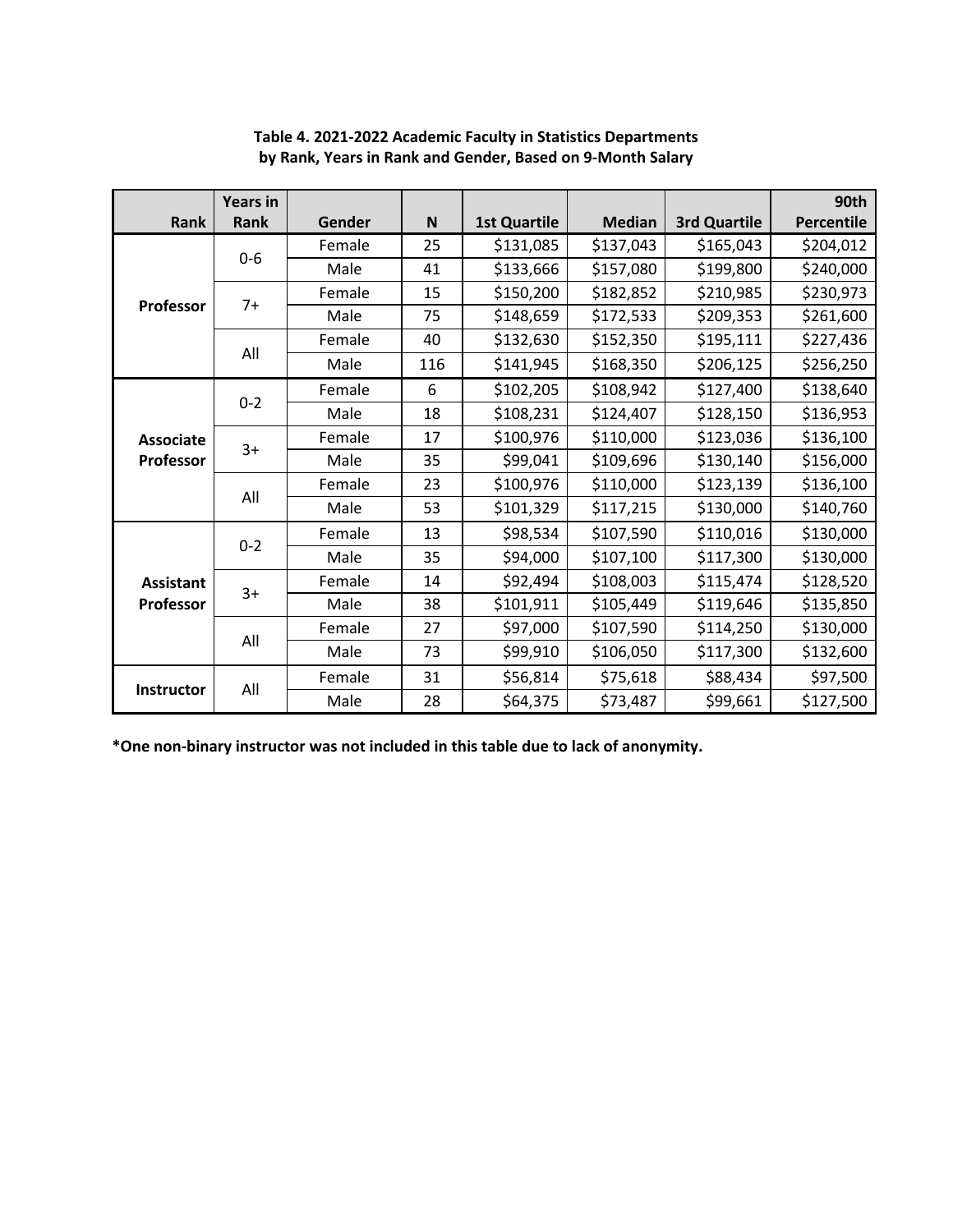|                   | <b>Years in</b> |        |                |                     |               |                     | 90th              |
|-------------------|-----------------|--------|----------------|---------------------|---------------|---------------------|-------------------|
| Rank              | Rank            | Gender | N              | <b>1st Quartile</b> | <b>Median</b> | <b>3rd Quartile</b> | <b>Percentile</b> |
|                   | $0-6$           | Female | 37             | \$187,460           | \$205,586     | \$222,705           | \$269,428         |
|                   |                 | Male   | 54             | \$171,500           | \$187,772     | \$203,994           | \$247,059         |
|                   | $7+$            | Female | 29             | \$201,929           | \$222,547     | \$267,256           | \$333,450         |
| <b>Professor</b>  |                 | Male   | 71             | \$200,529           | \$229,100     | \$286,293           | \$349,590         |
|                   |                 | Female | 66             | \$195,228           | \$208,606     | \$244,373           | \$310,000         |
|                   | All             | Male   | 125            | \$183,365           | \$205,344     | \$249,600           | \$317,815         |
|                   |                 | Female | 18             | \$135,000           | \$153,800     | \$160,000           | \$170,247         |
|                   | $0 - 2$         | Male   | 21             | \$117,500           | \$132,391     | \$144,000           | \$154,834         |
| <b>Associate</b>  | $3+$            | Female | 40             | \$129,909           | \$145,000     | \$156,184           | \$164,767         |
| <b>Professor</b>  |                 | Male   | 48             | \$140,000           | \$151,269     | \$163,894           | \$176,217         |
|                   | All             | Female | 58             | \$132,373           | \$148,854     | \$157,056           | \$168,714         |
|                   |                 | Male   | 69             | \$135,655           | \$146,795     | \$159,340           | \$174,125         |
|                   | $0 - 2$         | Female | 26             | \$115,000           | \$119,000     | \$125,000           | \$155,932         |
|                   |                 | Male   | 29             | \$109,033           | \$116,280     | \$127,500           | \$135,000         |
| <b>Assistant</b>  | $3+$            | Female | 35             | \$114,576           | \$125,495     | \$130,470           | \$140,039         |
| <b>Professor</b>  |                 | Male   | 41             | \$110,000           | \$118,320     | \$127,773           | \$134,500         |
|                   | All             | Female | 61             | \$115,000           | \$120,000     | \$129,001           | \$140,039         |
|                   |                 | Male   | 70             | \$109,280           | \$117,955     | \$127,773           | \$134,750         |
|                   |                 | Female | 9              | \$80,385            | \$84,390      | \$95,121            | \$110,527         |
| <b>Instructor</b> | All             | Male   | $\overline{7}$ | \$80,000            | \$95,000      | \$125,018           | \$129,770         |

**Table 5. 2021-2022 Academic Faculty in Biostatistics Departments by Rank, Years in Rank and Gender, Based on 12-Month Salary**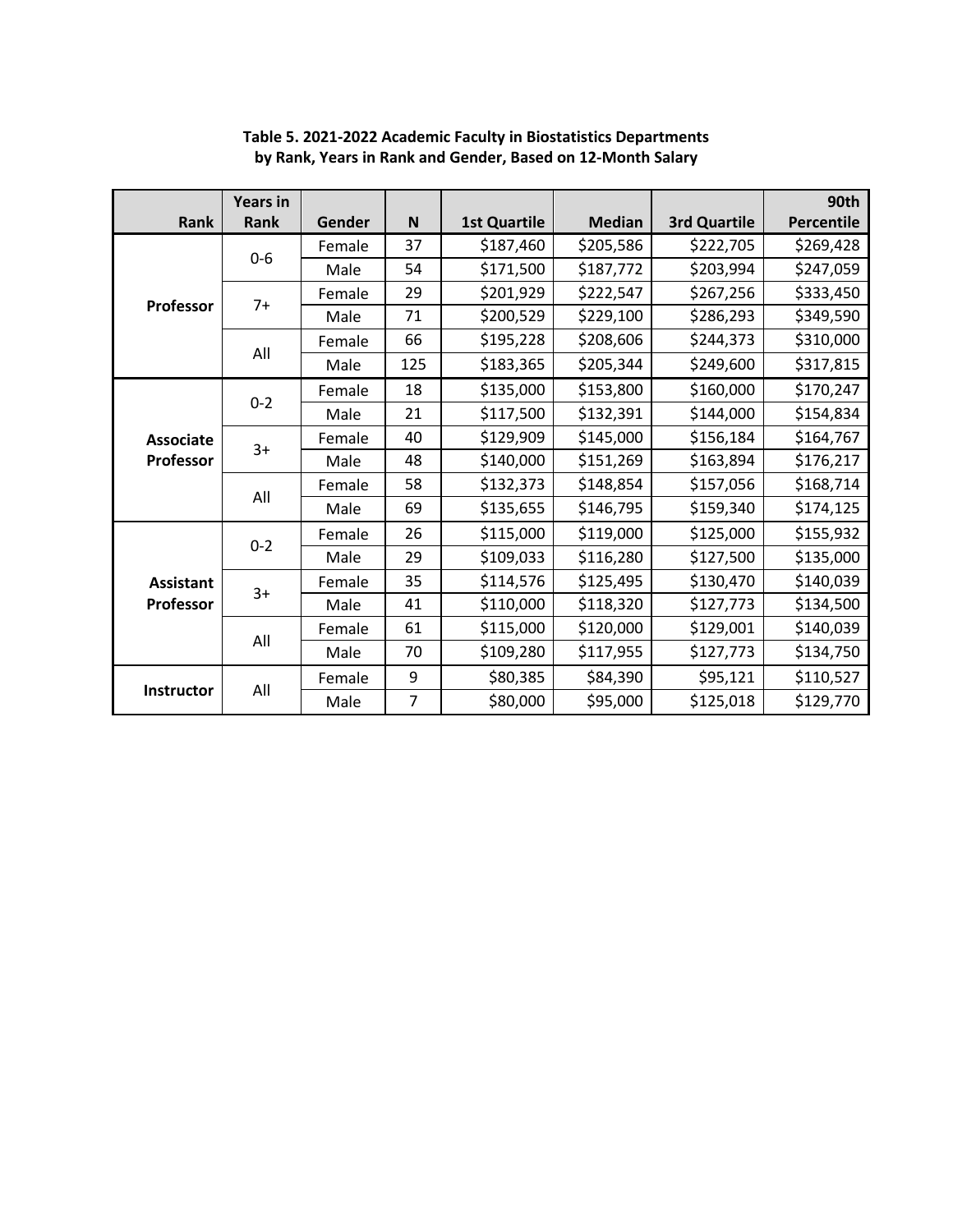|                   |        |    |                     |               |              | 90th              |
|-------------------|--------|----|---------------------|---------------|--------------|-------------------|
| Rank              | Gender | N  | <b>1st Quartile</b> | <b>Median</b> | 3rd Quartile | <b>Percentile</b> |
|                   | Female | 7  | \$73,800            | \$89,186      | \$117,769    | \$206,000         |
| <b>Professor</b>  | Male   | 51 | \$107,000           | \$125,164     | \$188,698    | \$252,512         |
| Associate         | Female | 14 | \$85,569            | \$90,568      | \$100,277    | \$103,100         |
| <b>Professor</b>  | Male   | 27 | \$87,836            | \$96,943      | \$114,574    | \$164,493         |
| <b>Assistant</b>  | Female | 19 | \$78,793            | \$93,800      | \$110,230    | \$123,000         |
| <b>Professor</b>  | Male   | 28 | \$80,912            | \$87,654      | \$96,297     | \$123,044         |
|                   | Female | 9  | \$53,000            | \$67,994      | \$75,868     | \$103,933         |
| <b>Instructor</b> | Male   | 13 | \$48,000            | \$76,000      | \$98,795     | \$102,388         |

**Table 6. 2021-2022 Academic Faculty in Mathematical Sciences Departments by Rank and Gender, Based on 9-Month Salary**

**Table 7. 2021-2022 Academic Non-Faculty Statisticians\* by Highest Degree and Years Since Highest Degree, Based on 12-month salary**

| <b>Highest</b><br><b>Degree</b> | <b>Years Since</b><br><b>Highest Degree</b> | N   | <b>1st Quartile</b> | <b>Median</b> | <b>3rd Quartile</b> | 90th<br><b>Percentile</b> |
|---------------------------------|---------------------------------------------|-----|---------------------|---------------|---------------------|---------------------------|
|                                 | $0 - 2$                                     | 23  | \$52,000            | \$66,500      | \$71,169            | \$80,000                  |
|                                 | $3 - 5$                                     | 25  | \$65,920            | \$70,200      | \$73,440            | \$78,000                  |
|                                 | $6-9$                                       | 16  | \$66,838            | \$73,344      | \$77,989            | \$104,000                 |
| Master's                        | $10 - 15$                                   | 15  | \$83,952            | \$92,773      | \$108,530           | \$125,357                 |
|                                 | $16+$                                       | 49  | \$91,990            | \$110,173     | \$133,596           | \$144,638                 |
|                                 | All                                         | 128 | \$69,693            | \$81,150      | \$105,014           | \$133,596                 |
| <b>Doctorate</b>                | All                                         | 35  | \$65,125            | \$69,000      | \$82,340            | \$110,842                 |

*\*Includes from 139 from Biostatistics, 19 from Statistics, and 5 from Mathematical Sciences departments*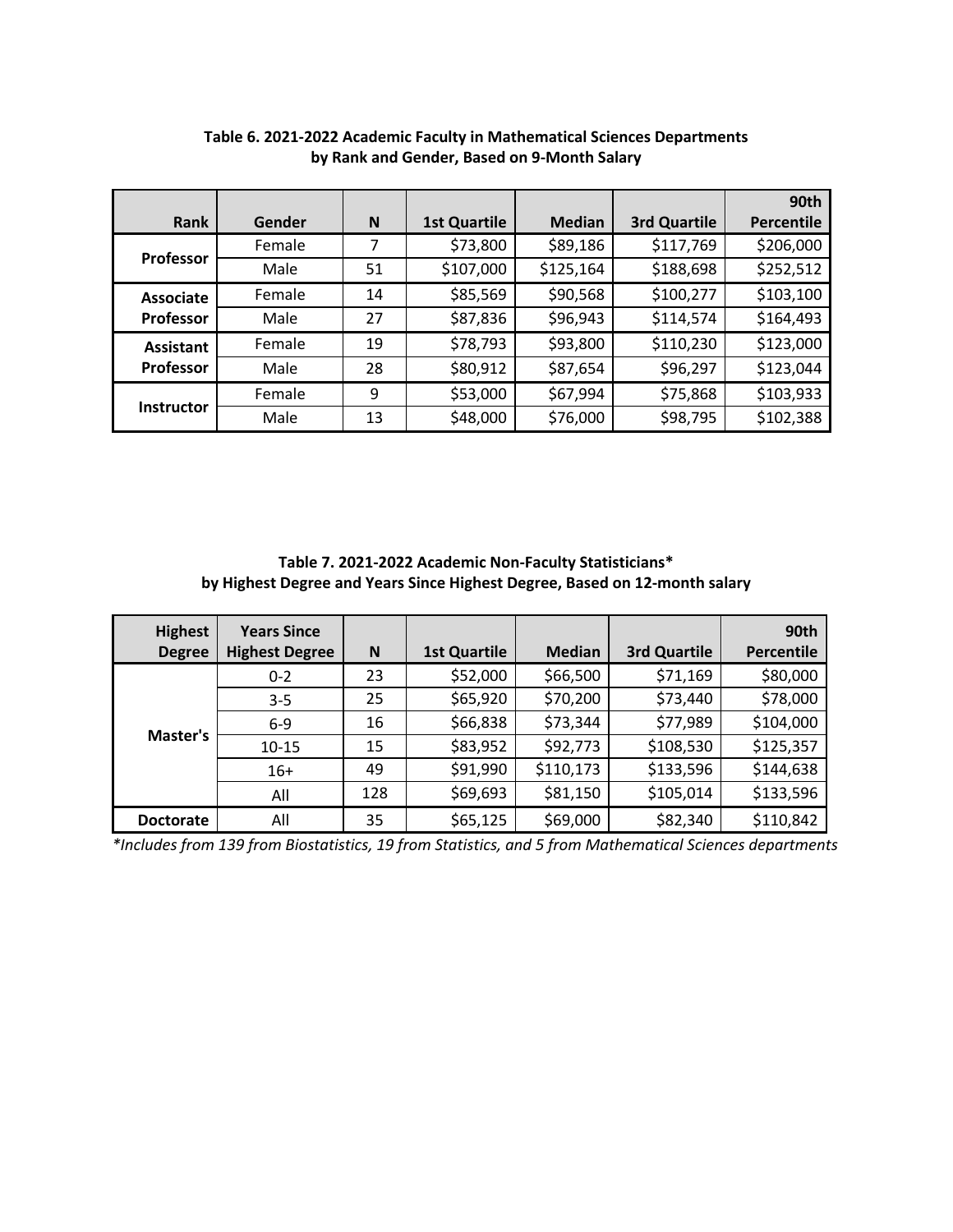## **Table 8. 2021-2022 Academic Faculty in Statistics Departments by Tenure Status, Rank and Years in Rank, Based on 9-Month Salary**

|                                      | <b>Years in</b> |     |                     |               |                     | 90th              |
|--------------------------------------|-----------------|-----|---------------------|---------------|---------------------|-------------------|
| <b>Rank</b>                          | <b>Rank</b>     | N   | <b>1st Quartile</b> | <b>Median</b> | <b>3rd Quartile</b> | <b>Percentile</b> |
|                                      | $0 - 3$         | 32  | \$120,847           | \$150,091     | \$198,606           | \$216,027         |
|                                      | $4 - 7$         | 32  | \$137,750           | \$162,231     | \$201,312           | \$268,400         |
|                                      | $8 - 14$        | 27  | \$150,200           | \$178,500     | \$223,599           | \$256,250         |
| <b>Professor</b>                     | 15-20           | 21  | \$148,659           | \$172,550     | \$191,092           | \$248,508         |
|                                      | $21+$           | 33  | \$156,376           | \$172,533     | \$212,435           | \$244,809         |
|                                      | All             | 145 | \$138,000           | \$165,987     | \$204,012           | \$256,243         |
|                                      | $0 - 2$         | 24  | \$107,373           | \$121,325     | \$127,982           | \$136,953         |
| <b>Associate</b>                     | $3 - 5$         | 29  | \$100,944           | \$110,000     | \$130,000           | \$159,850         |
| <b>Professor</b>                     | 6+              | 23  | \$99,041            | \$109,696     | \$125,897           | \$136,100         |
|                                      | All             | 76  | \$101,153           | \$113,196     | \$128,150           | \$138,370         |
|                                      | $0 - 2$         | 39  | \$99,910            | \$107,590     | \$117,300           | \$133,900         |
| <b>Assistant</b><br><b>Professor</b> | 3+              | 49  | \$101,908           | \$105,372     | \$118,600           | \$132,600         |
|                                      | All             | 88  | \$100,902           | \$107,100     | \$117,300           | \$132,600         |
| <b>All Ranks</b>                     | All             | 309 | \$106,590           | \$128,150     | \$169,056           | \$213,200         |

## **Tenured or Tenure Track**

## **Non-Tenure Track (All Years)**

| Rank                       | N                        | <b>1st Quartile</b> | <b>Median</b>            | 3rd Quartile | 90th Percentile |
|----------------------------|--------------------------|---------------------|--------------------------|--------------|-----------------|
| Professor                  | 11                       | \$95,799            | \$137,043                | \$163,000    | \$175,600       |
| <b>Associate Professor</b> | $\overline{\phantom{0}}$ |                     | $\overline{\phantom{0}}$ | -            |                 |
| <b>Assistant Professor</b> | 12                       | \$71,000            | \$72,000                 | \$113,225    | \$115,000       |
| <b>Instructor</b>          | 60                       | \$63,000            | \$75,809                 | \$89,388     | \$125,652       |
| <b>All Ranks</b>           | 83                       | \$65,078            | \$76,014                 | \$108,000    | \$134,415       |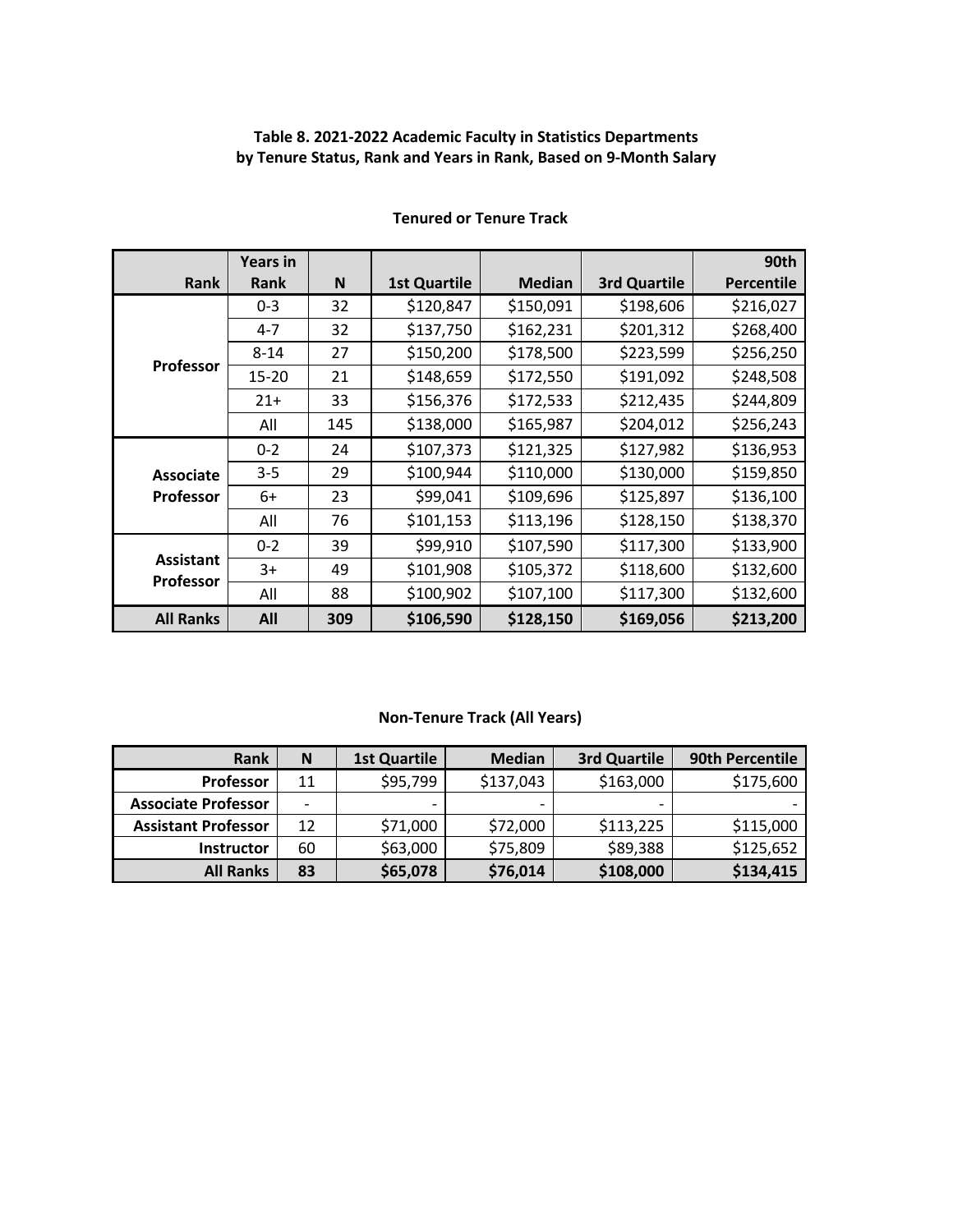# **Table 9. 2021-2022 Academic Faculty in Biostatistics Departments by Tenure Status, Rank and Years in Rank, Based on 12-Month Salary**

| <b>Rank</b>                          | <b>Years in</b><br>Rank | N   | <b>1st Quartile</b> | <b>Median</b> | <b>3rd Quartile</b> | 90th Percentile |
|--------------------------------------|-------------------------|-----|---------------------|---------------|---------------------|-----------------|
|                                      | $0 - 3$                 | 44  | \$170,269           | \$187,772     | \$204,171           | \$244,373       |
|                                      | $4 - 7$                 | 40  | \$199,785           | \$209,976     | \$245,533           | \$274,500       |
| <b>Professor</b>                     | $8 - 14$                | 48  | \$203,812           | \$228,152     | \$253,079           | \$292,937       |
|                                      | $15+$                   | 36  | \$218,438           | \$273,135     | \$337,946           | \$353,714       |
|                                      | All                     | 168 | \$187,772           | \$216,627     | \$253,079           | \$324,565       |
|                                      | $0 - 2$                 | 25  | \$128,000           | \$140,760     | \$155,820           | \$161,200       |
| <b>Associate</b><br><b>Professor</b> | 3+                      | 63  | \$140,506           | \$154,038     | \$161,257           | \$174,902       |
|                                      | All                     | 88  | \$137,009           | \$150,405     | \$159,932           | \$172,465       |
|                                      | $0 - 2$                 | 28  | \$115,000           | \$120,454     | \$126,250           | \$135,000       |
| <b>Assistant</b>                     | $3+$                    | 44  | \$116,625           | \$122,545     | \$129,198           | \$135,000       |
| Professor                            | All                     | 72  | \$115,640           | \$121,863     | \$128,428           | \$135,000       |
| <b>All Ranks</b>                     | All                     | 328 | \$134,315           | \$166,907     | \$220,500           | \$272,129       |

## **Tenured or Tenure Track**

#### **Non-Tenure Track**

|                                      | <b>Years in</b> |     |                     |               |                     |                        |
|--------------------------------------|-----------------|-----|---------------------|---------------|---------------------|------------------------|
| Rank                                 | <b>Rank</b>     | N   | <b>1st Quartile</b> | <b>Median</b> | <b>3rd Quartile</b> | <b>90th Percentile</b> |
|                                      | $0 - 5$         | 13  | \$182,000           | \$187,460     | \$195,432           | \$199,300              |
| <b>Professor</b>                     | 6+              | 10  | \$183,365           | \$188,391     | \$191,016           | \$233,952              |
|                                      | All             | 23  | \$182,000           | \$187,483     | \$195,432           | \$199,300              |
|                                      | $0 - 2$         | 14  | \$123,810           | \$140,514     | \$154,834           | \$157,019              |
| <b>Associate</b><br><b>Professor</b> | 3+              | 25  | \$130,450           | \$141,617     | \$150,930           | \$159,340              |
|                                      | All             | 39  | \$123,810           | \$141,617     | \$152,506           | \$159,340              |
|                                      | $0 - 2$         | 27  | \$100,940           | \$116,982     | \$124,338           | \$155,932              |
| <b>Assistant</b><br><b>Professor</b> | 3+              | 32  | \$104,636           | \$114,522     | \$127,637           | \$130,870              |
|                                      | All             | 59  | \$101,920           | \$116,000     | \$127,500           | \$134,078              |
| <b>Instructor</b>                    | All             | 16  | \$80,193            | \$85,611      | \$100,928           | \$125,018              |
| <b>All Ranks</b>                     | All             | 137 | \$107,558           | \$126,310     | \$150,930           | \$189,298              |